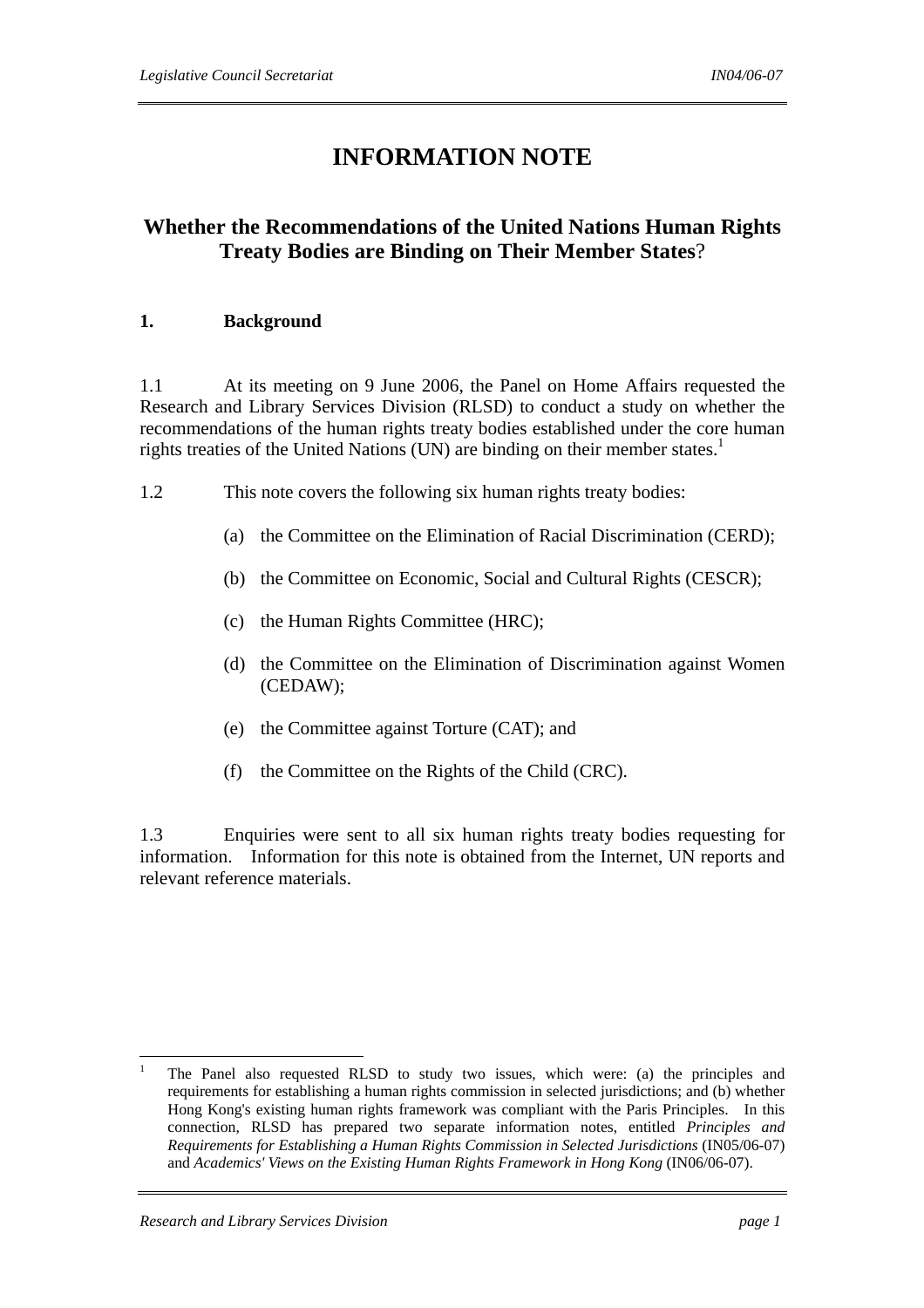## **2. Arrangements of the human rights treaty bodies**

2.1 The human rights treaty bodies covered by this note are committees of independent experts that monitor the implementation of the six core international human rights treaties (see table 1). Except  $CESCR<sup>2</sup>$ , all treaty bodies are created in accordance with the provisions of the treaty that they monitor.

| <b>Human Rights Treaties</b>                                                                 | <b>Treaty bodies</b> |  |
|----------------------------------------------------------------------------------------------|----------------------|--|
| International Convention on the Elimination of All<br>Forms of Racial Discrimination (ICERD) | <b>CERD</b>          |  |
| International Covenant on Economic, Social and<br>Cultural Rights (ICESCR)                   | <b>CESCR</b>         |  |
| International Covenant on Civil and Political Rights<br>(ICCPR) and its optional protocols   | <b>HRC</b>           |  |
| Convention on the Elimination of All Forms of<br>Discrimination against Women                | CEDAW                |  |
| Convention against Torture and Other Cruel, Inhuman<br>or Degrading Treatment or Punishment  | <b>CAT</b>           |  |
| Convention on the Rights of the Child and its optional<br>protocols                          | CRC                  |  |

## **Table 1 — The six human rights treaties and their treaty bodies**

2.2 Each human rights treaty body is mandated to consider reports which State parties are obligated to submit periodically. These reports specify steps that have been taken to implement the provisions of the relevant treaty within each member state.

2.3 CERD, established under Article 8 of ICERD, has a function to consider reports submitted by State parties for the implementation of ICERD. On the other hand, HRC is established under Article 28 of ICCPR. Article 40(4) of ICCPR provides that "[t]he Committee shall study the reports submitted by the States Parties to the present Covenant". Both CERD and HRC have the authority to receive and act on inter-state and individual complaints<sup>3</sup>.

 $\frac{1}{2}$ See paragraph 2.6 of this note.

<sup>3</sup> The inter-state and individual complaint procedures normally apply to all States parties to ICERD. The First Optional Protocol to ICCPR gives HRC competence to examine individual complaints with regard to alleged violations of ICCPR by States parties to the Protocol. The inter-state complaint procedure under ICCPR applies only to States parties which have made a declaration accepting the competence of HRC in this regard.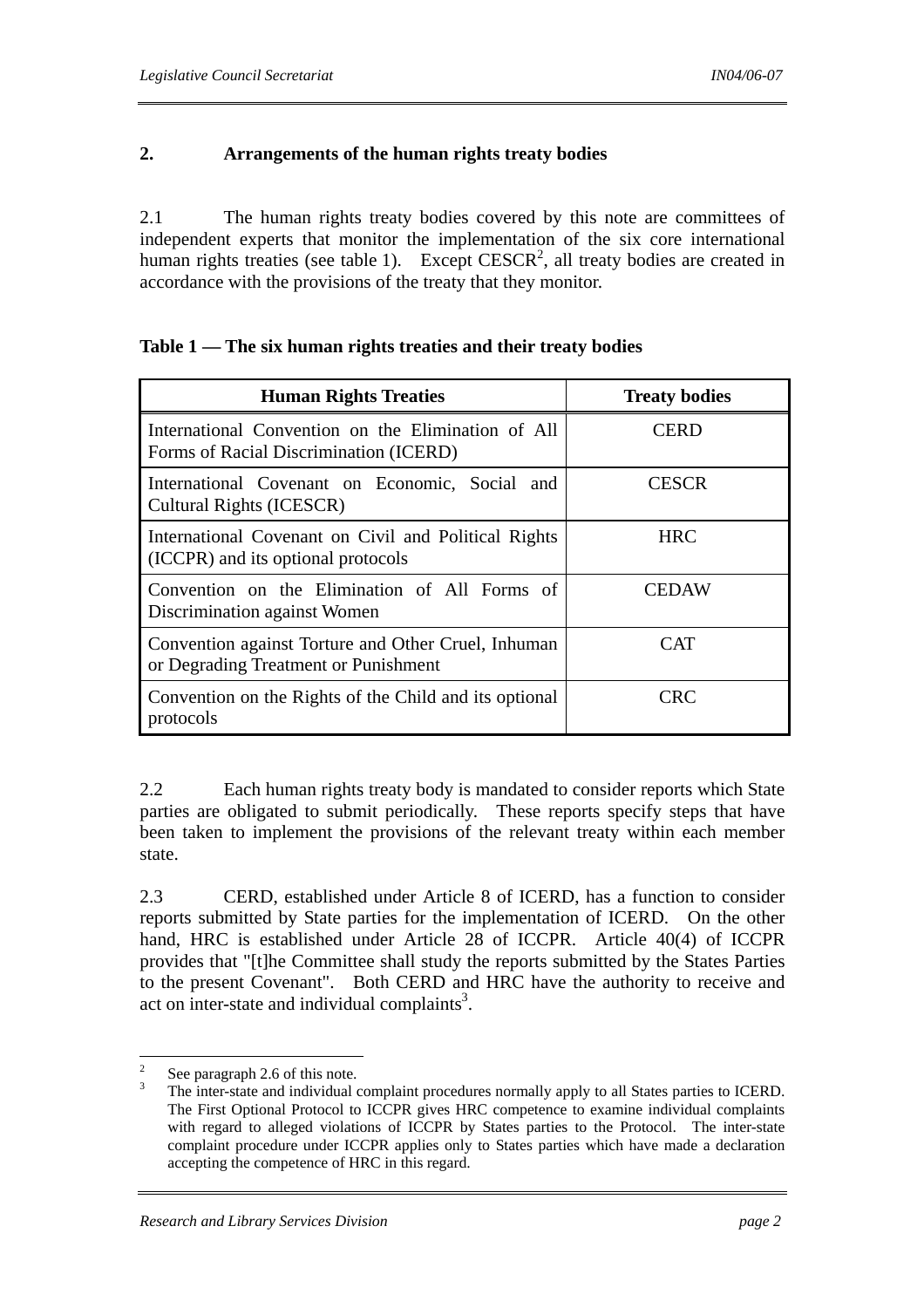2.4 CAT is set up under Article 17 of the Convention against Torture and Other Cruel, Inhuman or Degrading Treatment or Punishment. One of the major functions of CAT is to examine regular reports submitted by States parties. In addition, CAT is entitled to consider individual complaints and conduct inquiries into alleged violations of its treaty's terms for those States parties that accept these two procedures.

2.5 Two other treaty bodies, CEDAW and CRC, are created for a wider stated purpose. CEDAW is created under Article 17 of the Convention on the Elimination of All Forms of Discrimination against Women "for the purpose of considering the progress made in the implementation of the……Convention". CRC, established under Article 43 of the Convention on the Rights of the Child, has a general purpose "of examining the progress made by States parties in achieving the realization of the obligations undertaken" in the Convention.

2.6 ICESCR does not explicitly provide for the creation of a treaty body. Instead, the Economic and Social Council  $(ECOSOC)^4$  is given a mandate to monitor the implementation of ICESCR. CESCR is established under ECOSOC Resolution 1985/17 of 28 May 1985 to carry out the monitoring functions assigned to ECOSOC in Part IV of ICESCR. CESCR, which first met in 1987, is regarded as a treaty body. Under the Resolution, CESCR "shall make suggestions and recommendations of a general nature on the basis of its consideration of those reports and of the reports submitted by the specialized agencies, in order to assist the Council to fulfil, in particular, its responsibilities under articles 21 and 22 of the Covenant".

2.7 Each human rights treaty body is composed of independent experts, ranging from 10 to 23 members (see table 2). These members are nominated by States parties and elected by them for a fixed four-year renewable term.

| Human rights treaty bodies | <b>Number of members</b> |
|----------------------------|--------------------------|
| <b>CERD</b>                | 18                       |
| <b>CESCR</b>               | 18                       |
| <b>HRC</b>                 | 18                       |
| <b>CEDAW</b>               | 23                       |
| <b>CAT</b>                 | 10                       |
| <b>CRC</b>                 | 18                       |

|  | Table $2$ – Composition of the human rights treaty bodies |  |  |  |
|--|-----------------------------------------------------------|--|--|--|
|--|-----------------------------------------------------------|--|--|--|

 $\frac{1}{4}$  ECOSOC is the primary body in UN dealing with the economic, social, humanitarian and cultural work of the UN system.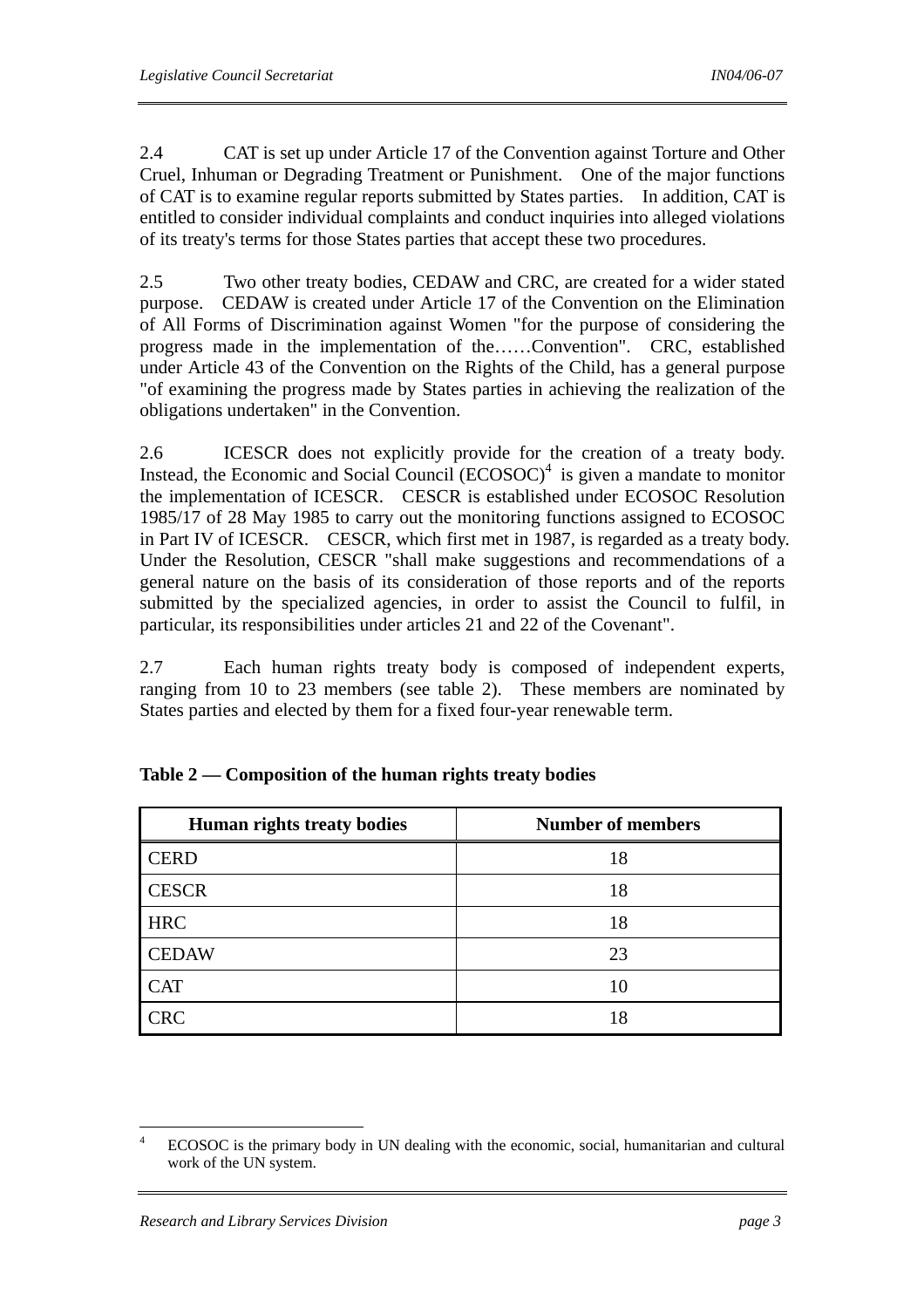## **3. Whether the recommendations of the human rights treaty bodies are binding on their member states?**

3.1 The six human rights treaties do not set out in detail how treaty bodies deal with the reports that they receive, but the procedure for consideration of reports is similar for all treaty bodies.<sup>5</sup> The main feature of the procedure for consideration is the "constructive dialogue" in which a treaty body engages in a constructive dialogue with a delegation from the State party whose report it is considering. This procedure is not adversarial and its aim is to assist the State party in implementing the treaty as fully and effectively as possible. The notion of constructive dialogue reflects that treaty bodies are not judicial bodies, but are created to monitor the implementation of the treaties and provide encouragement and advice to States parties.<sup>6</sup>

3.2 After the conclusion of the dialogue, the treaty body will adopt certain "concluding observations/comments", acknowledging progress made and indicating to the States party where further action is required. All treaty bodies have adopted the practice<sup>7</sup> of formulating a concluding remark known as "concluding observations" (CERD CESCR, HRC and CRC), "concluding comments" (CEDAW) and "conclusions and recommendations" (CAT) after the consideration of States parties' reports.

3.3 For example, the concluding observations of HRC are consensus comments on the positive and negative aspects of a State party's implementation of ICCPR. They are generally divided into the following sections: introduction, positive factors, and principal subjects of concern and recommendations.

3.4 Strictly speaking, suggestions and recommendations of the treaty bodies in the concluding observations/comments do not carry legally binding status on the member states.<sup>8</sup> However, these recommendations are opinions of the only expert committees entrusted with and capable of making such pronouncements. For States parties ignoring or not acting on the suggestions and recommendations, it may be seen as bad faith in implementing their treaty-based obligations.<sup>9</sup>

 5 For detailed analysis, see "Report on the Working Methods of the Human Rights Treaty Bodies Relating to the State Party Reporting Process", HRI/MC/2005/4, May 2005.

<sup>&</sup>lt;sup>6</sup> The United Nations Human Rights Treaty System, Human Rights Fact Sheets No. 30, p. 31.

This practice was established by CESCR in 1990.

<sup>8</sup> This position was confirmed by replies from various treaty bodies. For detailed analysis, see O'Flaherty (2006).

*The Committee on the Economic, Social and Cultural Rights (Rev.1)*, Human Rights Fact Sheets No. 16.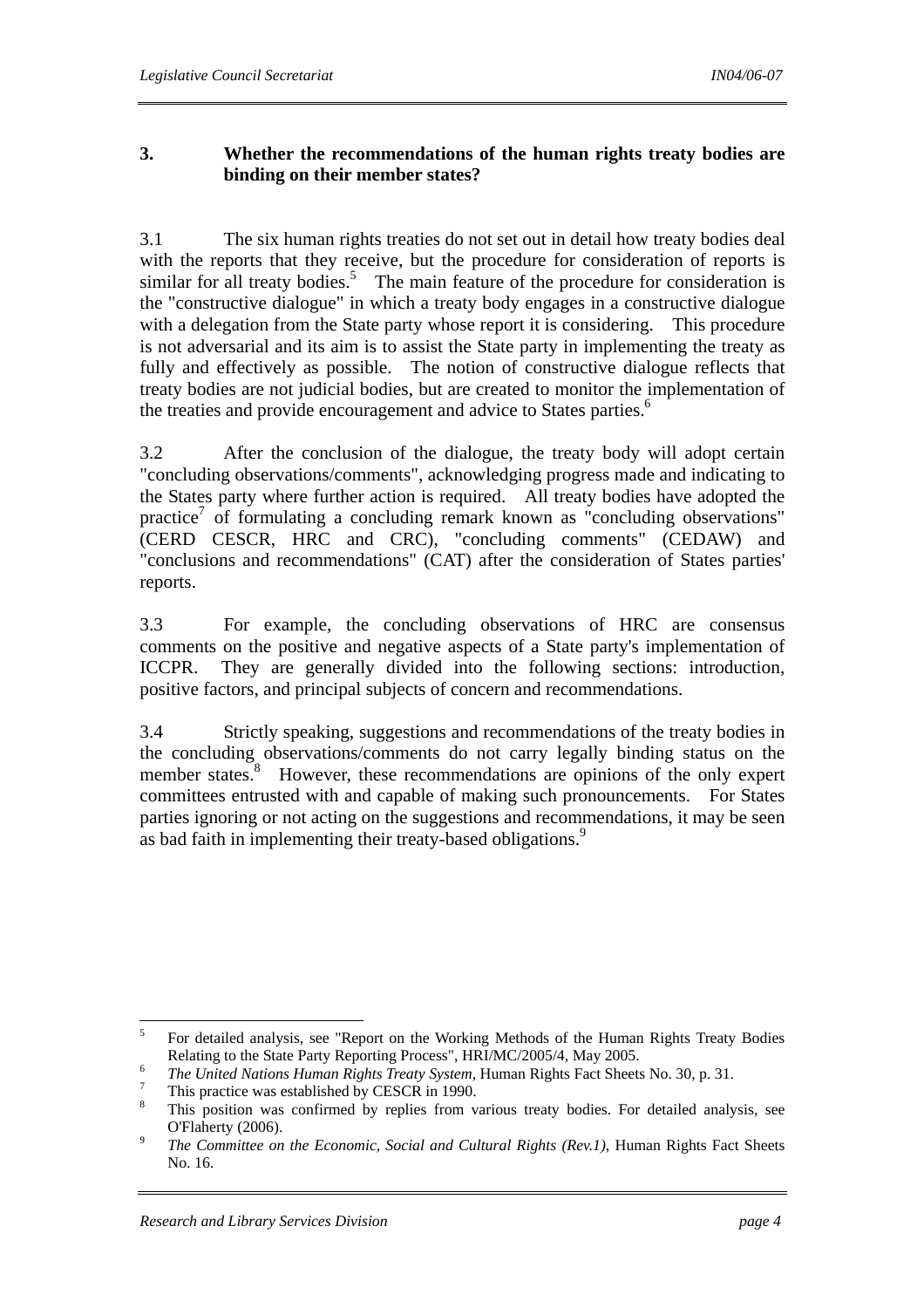## **4. Follow-up to concluding observations/comments**

4.1 All treaty bodies request States parties to provide information in their subsequent reports on the implementation of the suggestions and recommendations contained in the previous concluding observations/comments. Three treaty bodies have recently introduced formal procedures to closely monitor follow-up actions to concluding observations/comments.

4.2 At its sixty-fourth session in March 2004, CERD decided to appoint a co-ordinator to follow up on the implementation of its suggestions and recommendations. Subsequently, a co-ordinator was appointed for a period of two years. Various working papers have also been adopted by CERD to strengthen its role in monitoring the implementation of specific concluding observations and recommendations. $^{10}$ 

4.3 In 2001, HRC created a new position, i.e. the Special Rapporteur for Follow-up on Concluding Observations. The Special Rapporteur, with the assistance of the HRC secretariat, assesses follow-up information provided by States parties and makes recommendations to HRC on any further steps that may be appropriate.

4.4 At its thirtieth session in May 2003, CAT introduced a follow-up procedure whereby it requests follow-up reports within one year. A rapporteur to monitor State parties' compliance with these requests has also been appointed.

Prepared by CHAU Pak-kwan 2 February 2007 Tel: 2869 9593

\_\_\_\_\_\_\_\_\_\_\_\_\_\_\_\_\_\_\_\_\_\_

*------------------------------------------------------------------------------------------------------------------------------------------- Information notes are compiled for Members and Committees of the Legislative Council. They are not legal or other professional advice and shall not be relied on as such. Information notes are subject to copyright owned by the Legislative Council Commission (the Commission). The Commission permits accurate reproduction of the information notes for non-commercial use in a manner not adversely affecting the Legislative Council, provided that acknowledgement is made stating the Research and Library Services Division of the Legislative Council Secretariat as the source and one copy of the reproduction is sent to the Legislative Council Library.*

 $10$ 10 For example, see Committee on the Elimination of Racial Discrimination (2005) and (2006).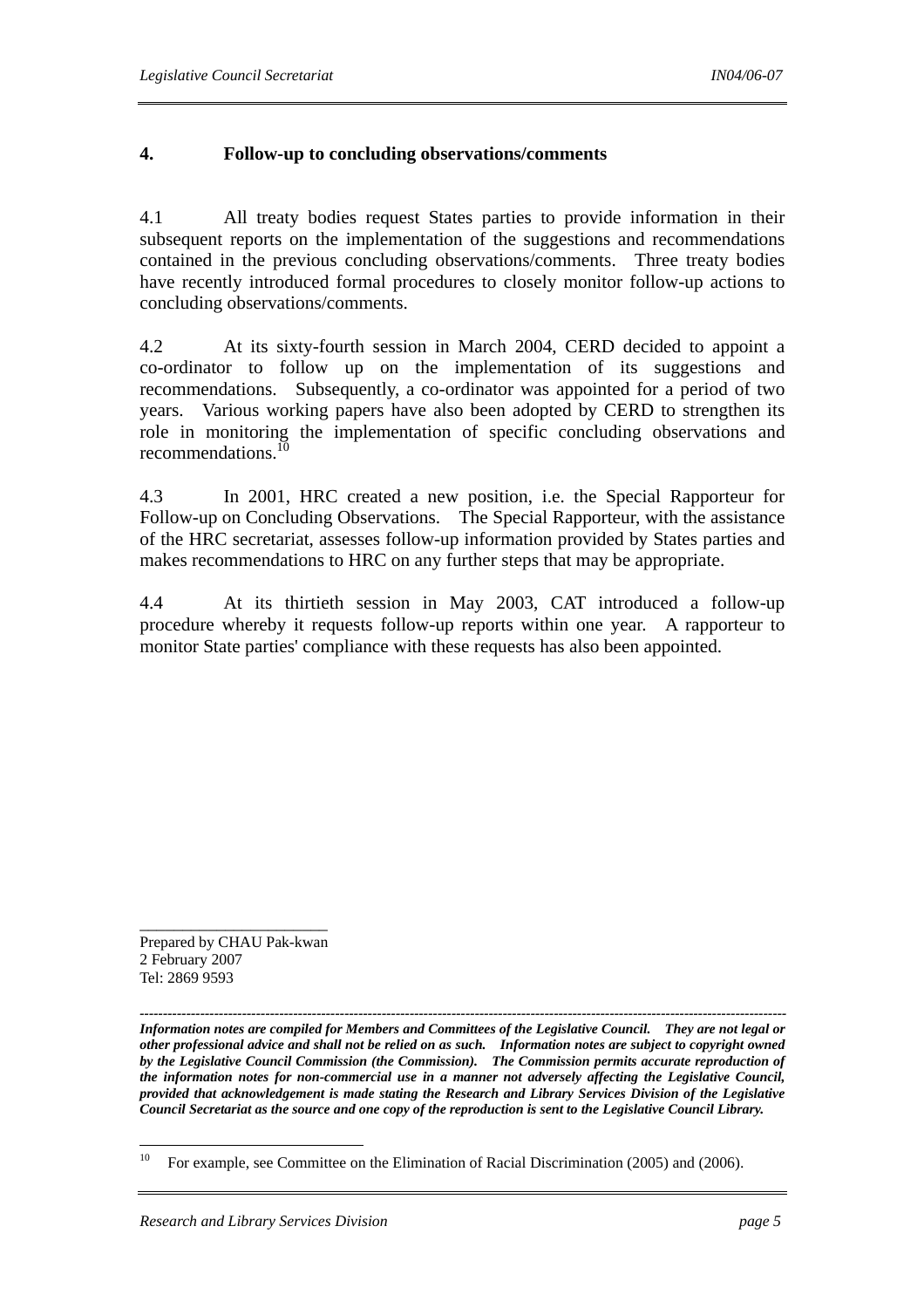#### **References**

#### Books

- 1. Alston, P. & Crawford, J. (2000) *The Future of UN Human Rights Treaty Monitoring*. UK, Cambridge University Press.
- 2. Bayefsky, A. F. (2001) *The Human Rights Treaty System: Universality at the Crossroads*. New York, Transnational Publishers, Inc.
- 3. Carlson, S. N. & Gisvold, G. (2003) *Practical Guide to the International Covenant on Civil and Political Rights*. New York, Transnational Publishers, Inc.
- 4. McGoldrick, D. (1991) *The Human Rights Committee: Its Role in the Development of the International Covenant on Civil and Political Rights*. Oxford, Clarendon Press.
- 5. Mertus, J. A. (2005) *The United Nations and Human Rights: A Guide for a New Era*. London, Routledge.
- 6. O'Flaherty, M. (2002) *Human Rights and the UN Practice before the Treaty Bodies*. New York, Martinus Nijhoff Publishers.
- 7. O'Flaherty, M. (2006) The concluding observations of United Nations human rights treaty bodies, *Human Rights Law Review*, 6(1), pp. 27-52.

#### United Nations documents

- 8. *Civil and Political Rights: The Human Rights Committee (Rev.1)*. Human Rights Fact Sheets No. 15.
- 9. Committee on the Elimination of Racial Discrimination. (2005) *Terms of Reference for the Work of the CERD Follow-up Coordinator.* CERD/C/66/Misc. 11/Rev.2, March 2005.
- 10. Committee on the Elimination of Racial Discrimination. (2006) *Guidelines to Follow-up on Concluding Observations and Recommendations*. CERD/C/68/Misc.5/Rev.1, March 2006.
- 11. *Report on the Working Methods of the Human Rights Treaty Bodies Relating to the State Party Reporting Process*. HRI/MC/2005/4, May 2005.
- 12. *The Committee against Torture*. Human Rights Fact Sheets No. 17.
- 13. *The Committee on the Elimination of Racial Discrimination*. Human Rights Fact Sheets No. 12.